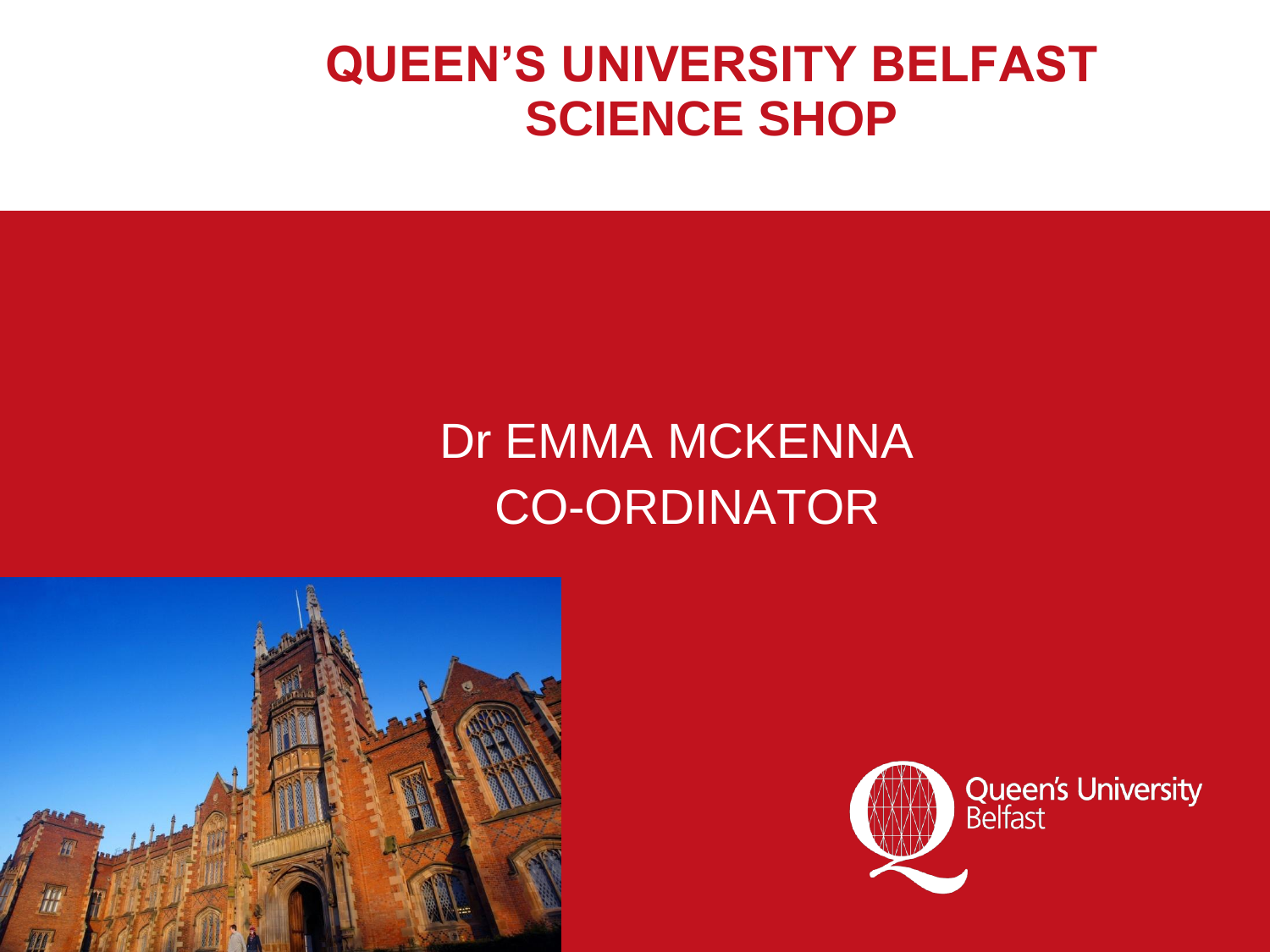## **THE QUB SCIENCE SHOP**

- **Founded 1989 under the Nuffield Public** Understanding of Science initiative; now Higher Education Innovation Funding
- **Operates throughout Northern Ireland**
- **Based at The Queen's University of Belfast** and University of Ulster
- 2.2 FTE staff at QUB
- **65+ completed projects every year with** 150+ students
- 500+ students directly engaged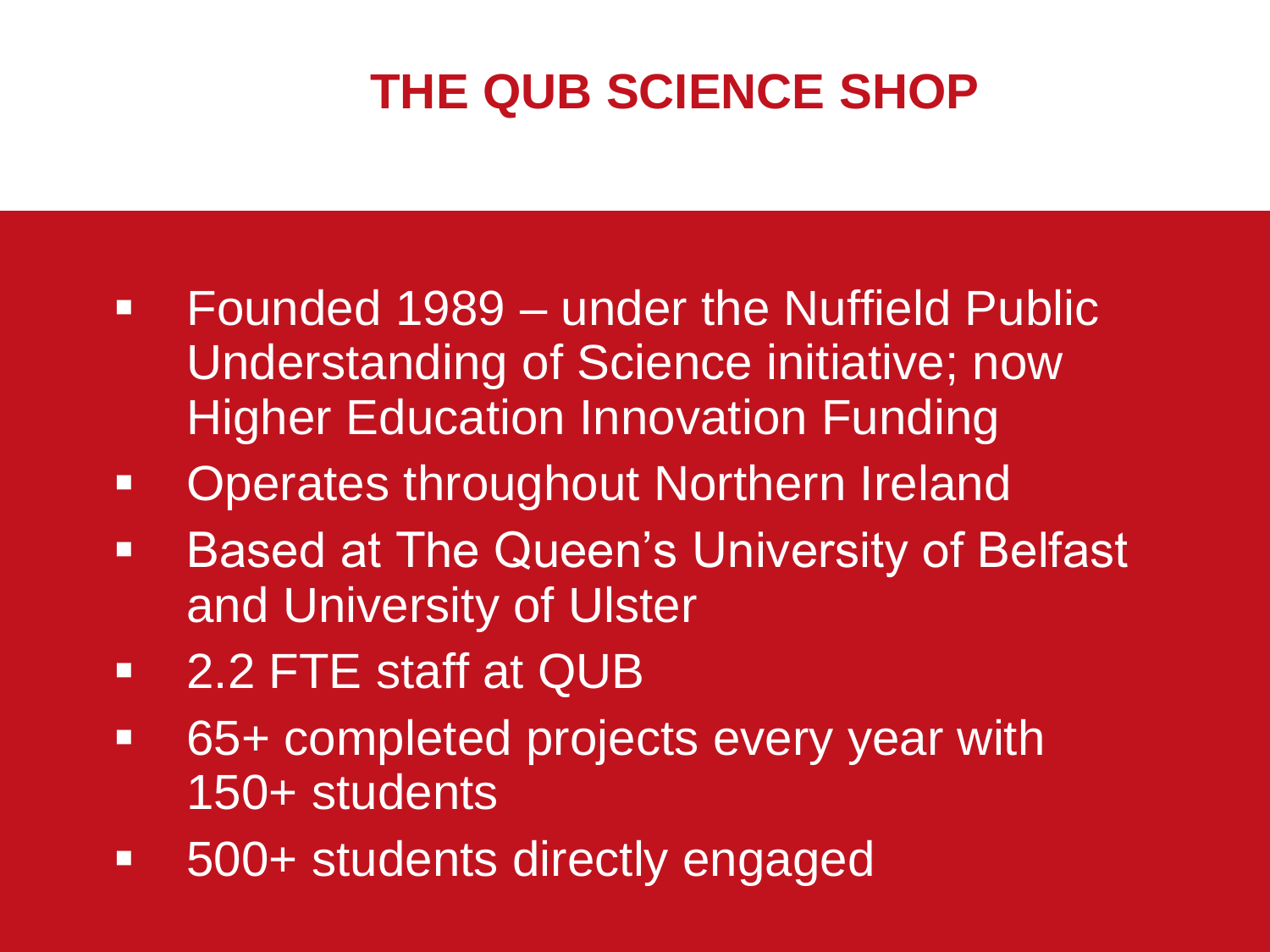### **JOB PURPOSE**

Contribute to delivery of Queen's in the Community and Community Outreach Strategy and HEIF funding targets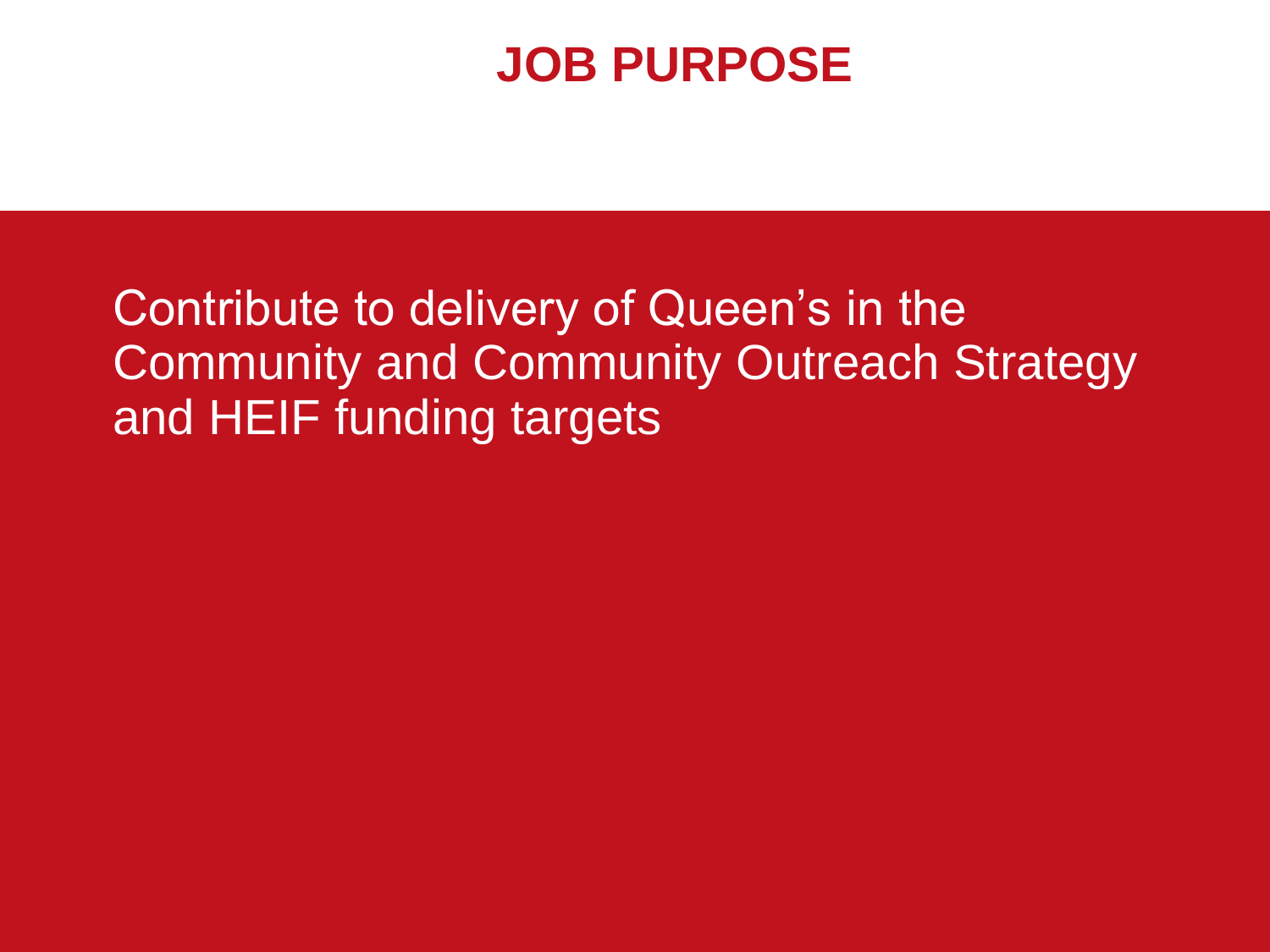### **JOB PURPOSE 2**

Develop undergraduate academic and personal skills via working on community engagement activities in QUB to meet HEIF funding targets to complete community based research projects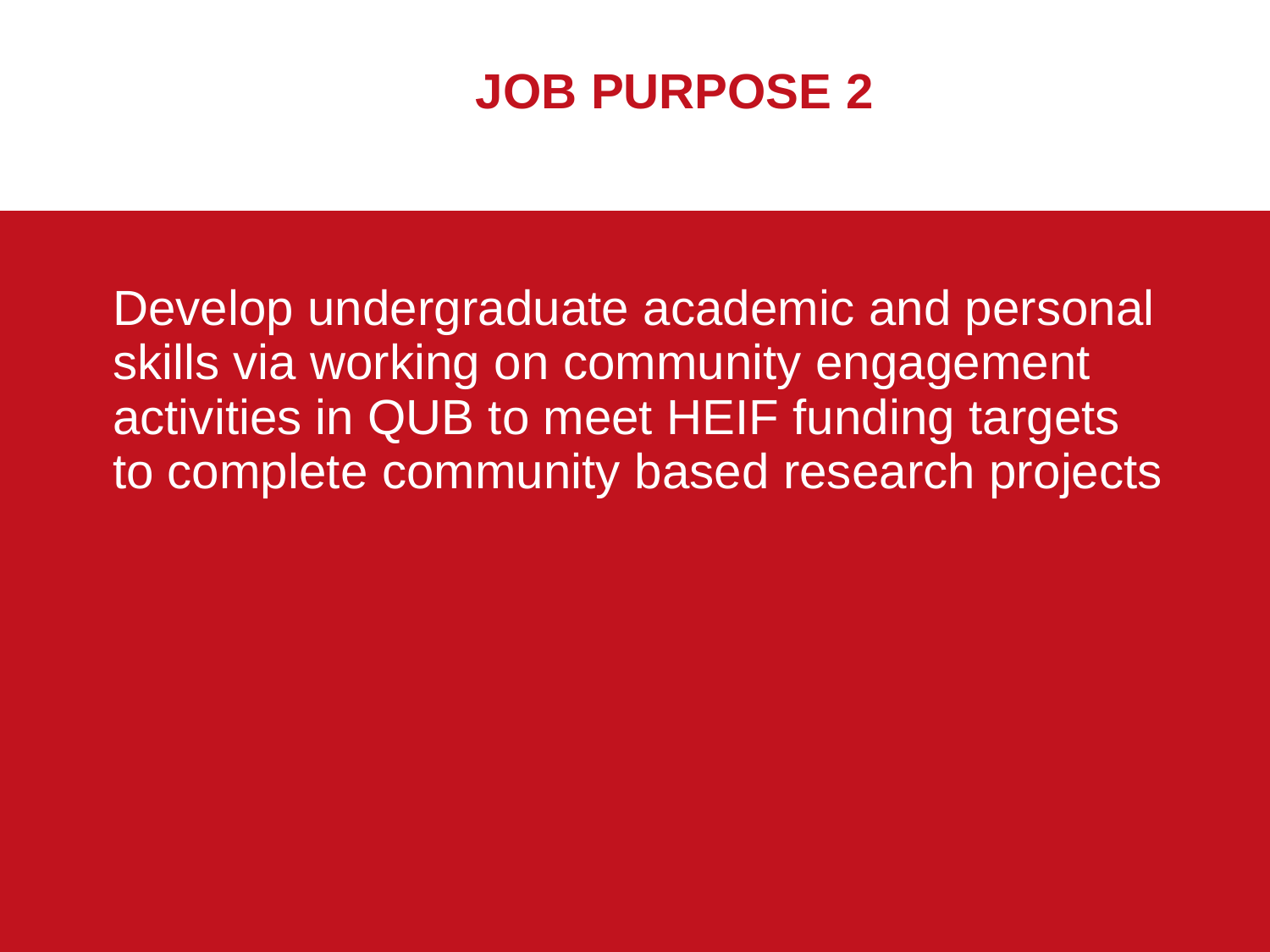## **REQUIREMENTS OF POST**

- Ability to work at both a strategic and operational level within and outside the University in a range of diverse and politically sensitive situations
- Ability to respond to a wide range of people at different levels and in different situations
- Ability to balance the sometimes conflicting needs of Community, Communications, Learning and Teaching and Research agendas
- Ability to manage students in their research partnerships with community organisations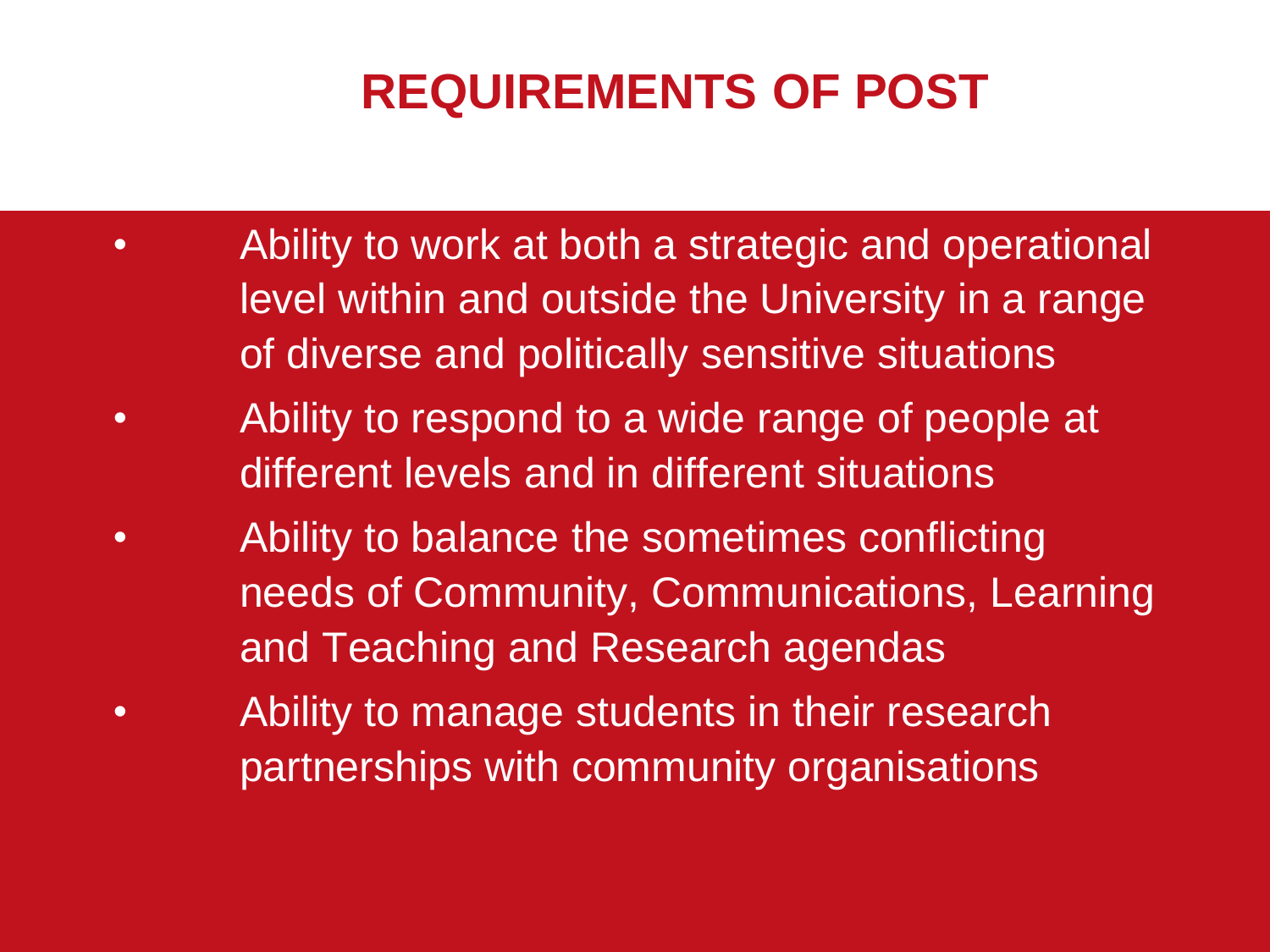## **JOB PROFILE**

- Initiate and manage relationships with CSOs University profile
- Initiate, manage and quality assure student research projects across academic areas to support students skills
- Work with academic staff to persuade them to support Science Shop projects
- Support strategy development and build links with academic related staff
- Design and update administrative and communication systems
- Represent the university in the UK and Europe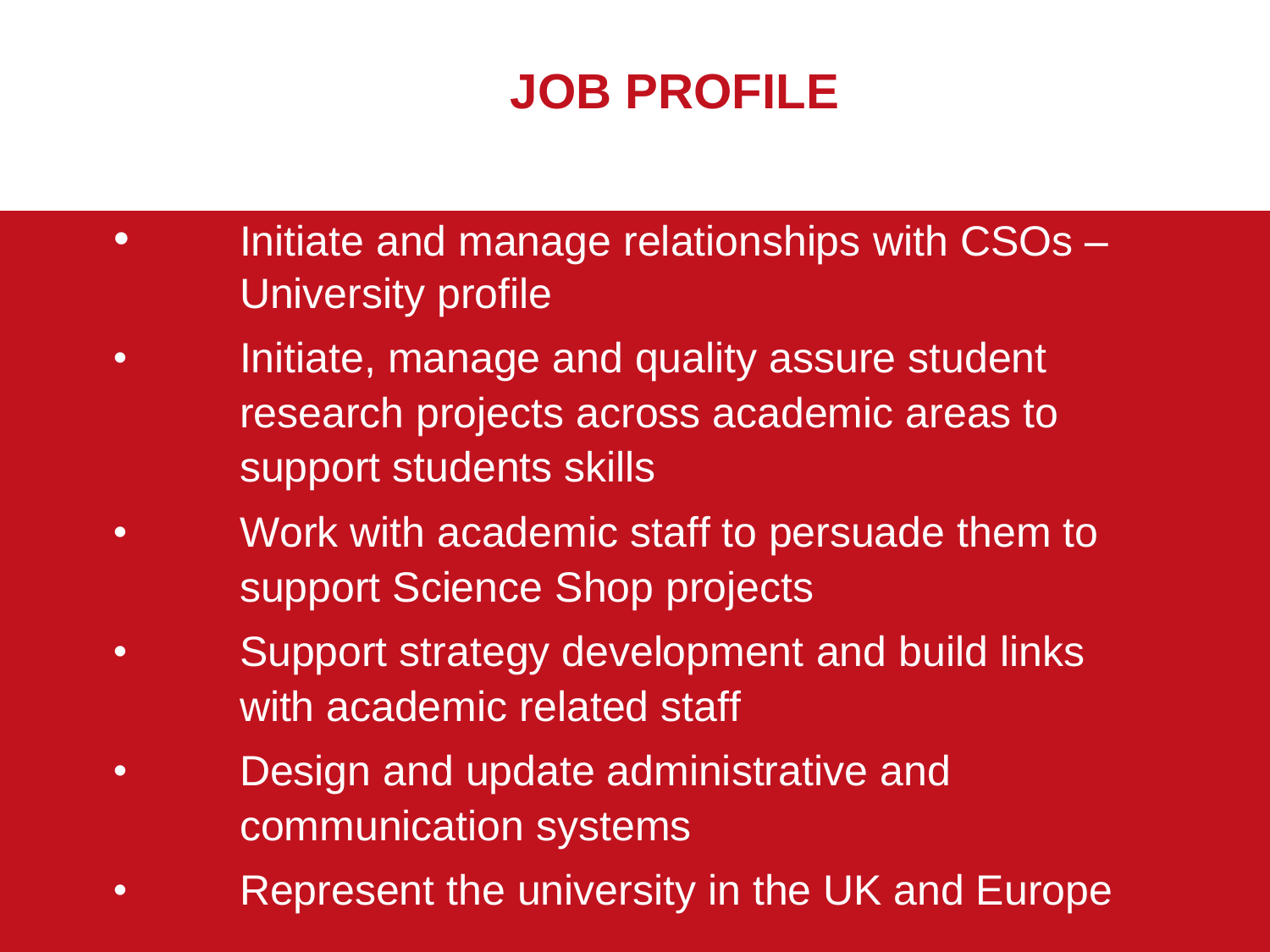#### Organisational structure

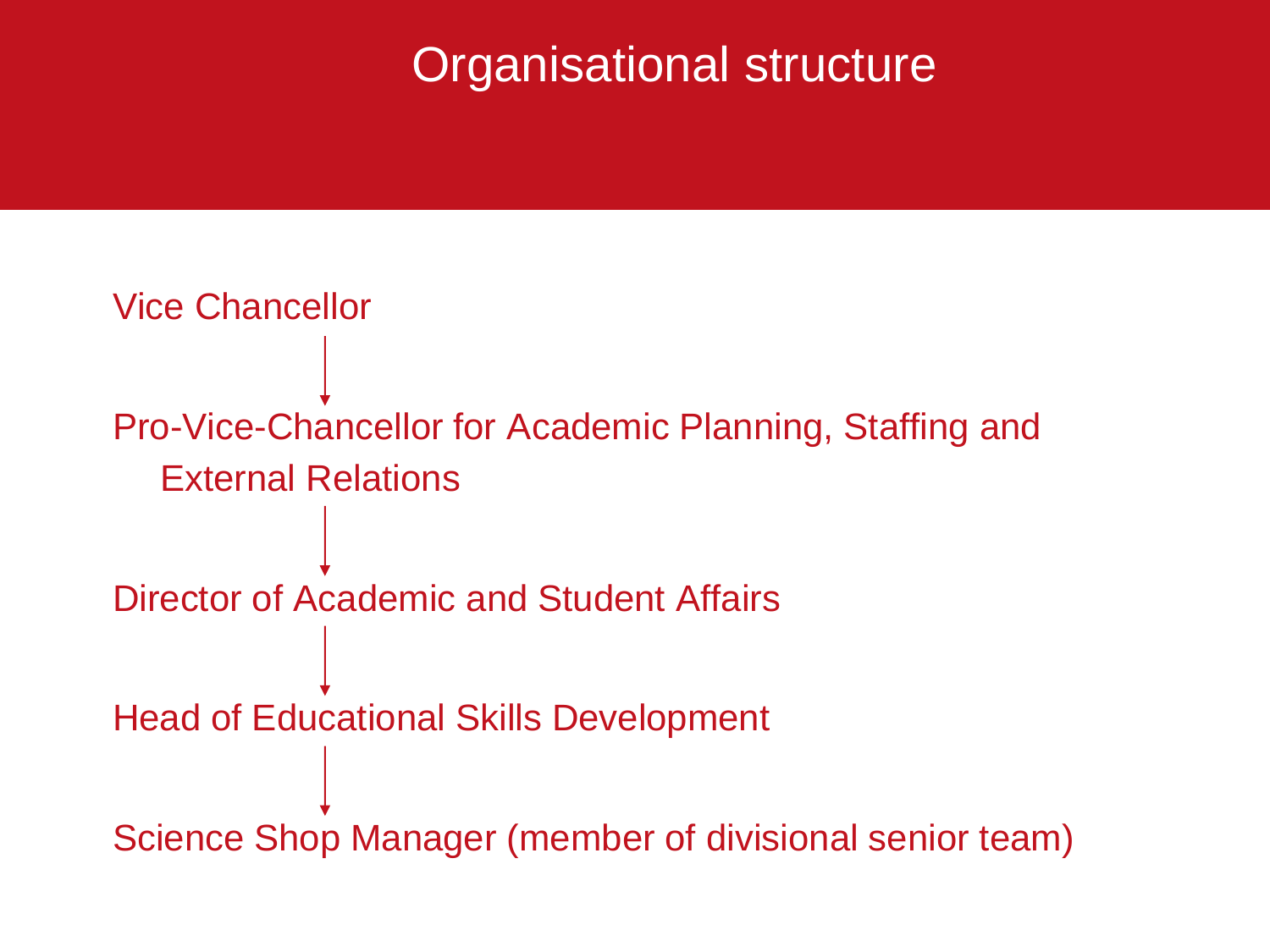#### **QUALIFICATIONS, TRAINING AND EXPERIENCE**

- **Post-graduate qualification with research focus**
- Detailed knowledge of University structures
- Excellent communication, negotiation and interpersonal skills
- 3 years experience of working in or with CSOs
- Experience of working independently
- 3 years experience of working within a large public sector organisation
- 3 years project management experience
- Understanding of key issues and challenges in each sector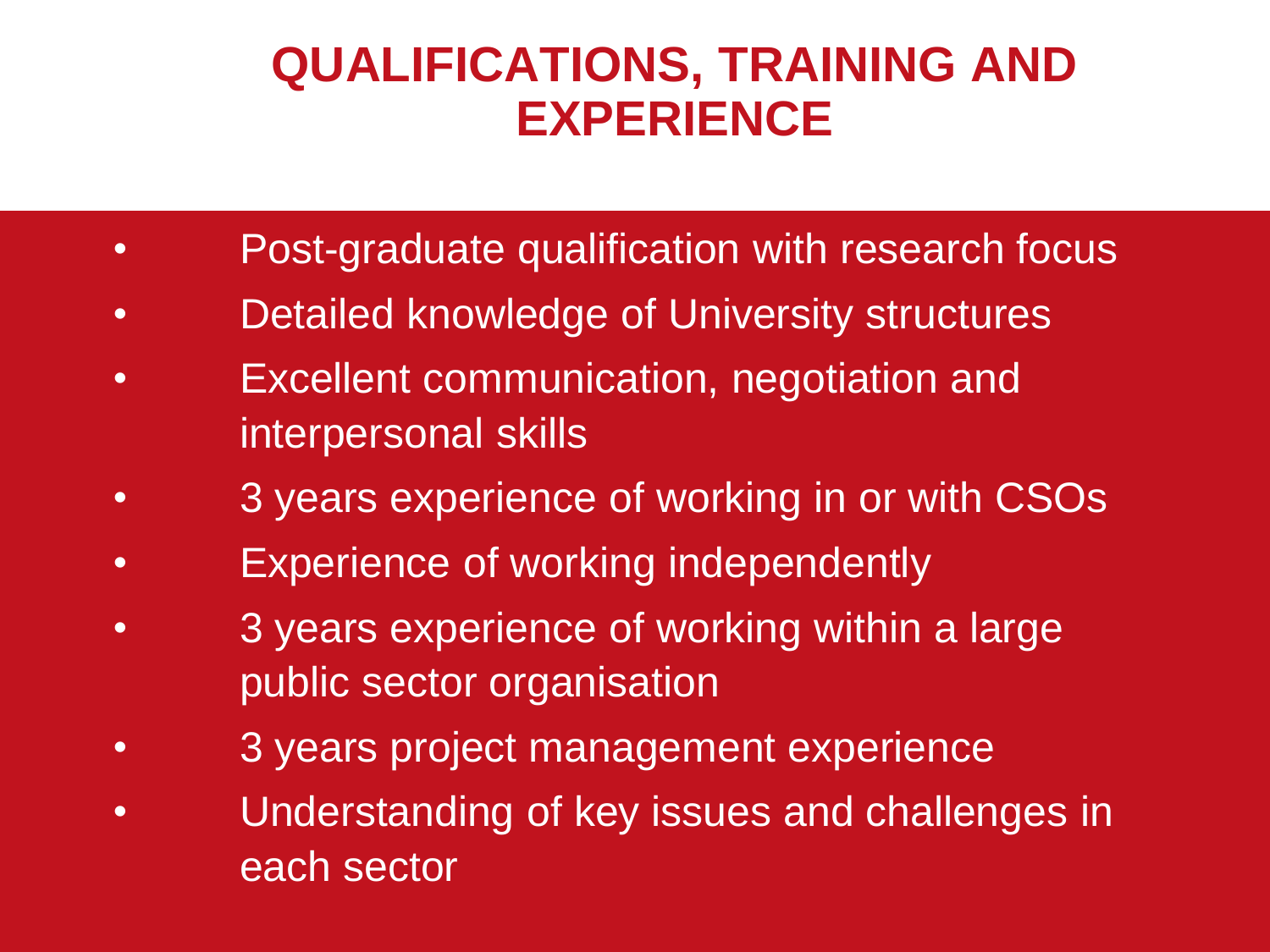### **STRATEGIC EMBEDDING OF SCIENCE SHOPS**

- **High Level University Support**
- **Policy at local level**
- **E.** Local Community
- **-** Local Assembly/Politicians
- **Residents in South Belfast**
- Good PR
- **Policy at UK level**
- **EU Policy**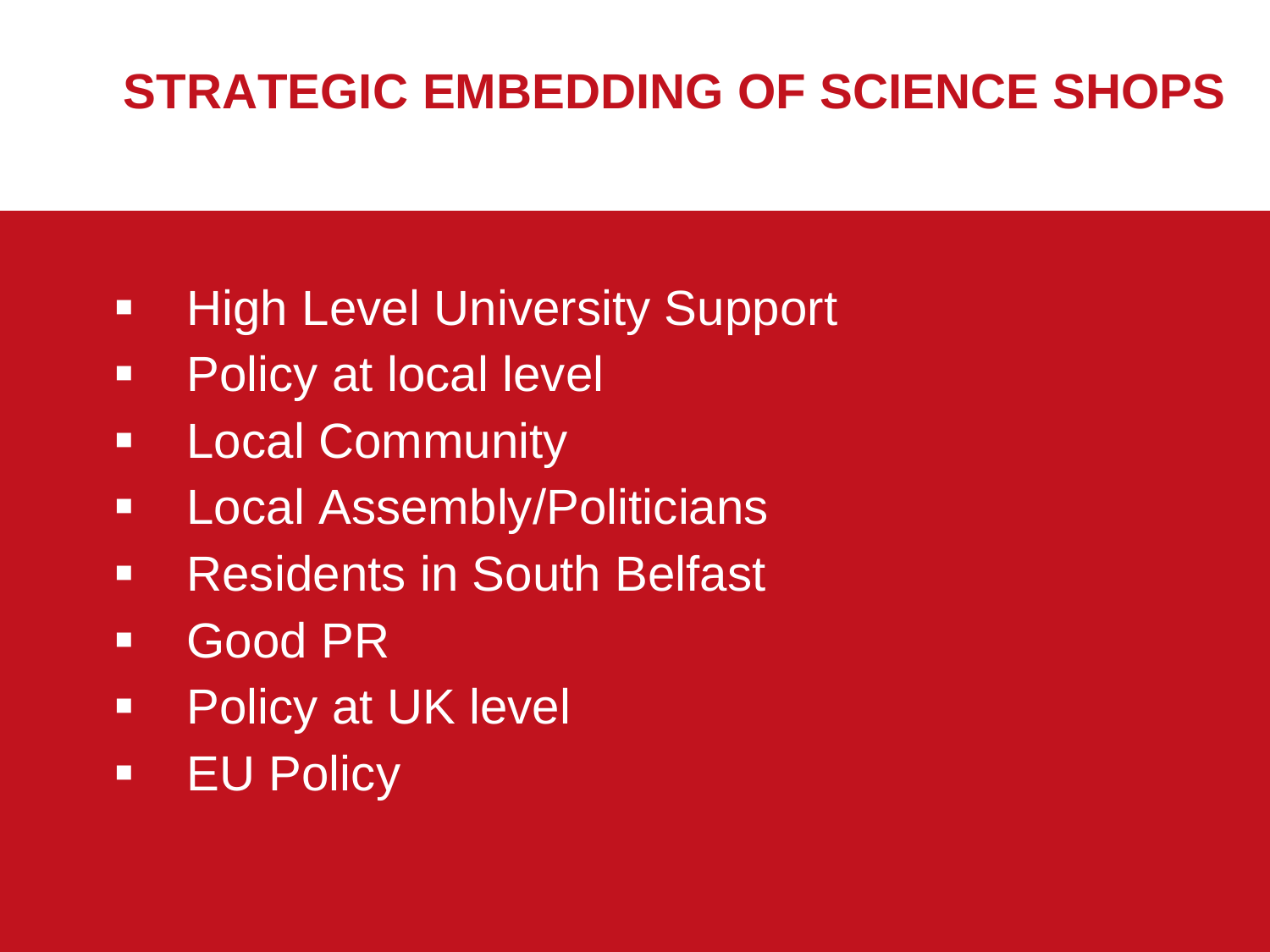#### **DEVELOPMENT of COMMUNITY ENGAGEMENT AT QUEENS**

**Queen's in the Community Strategy -Queen's in the Community website** Community Outreach Working Group **Queen's Community Network**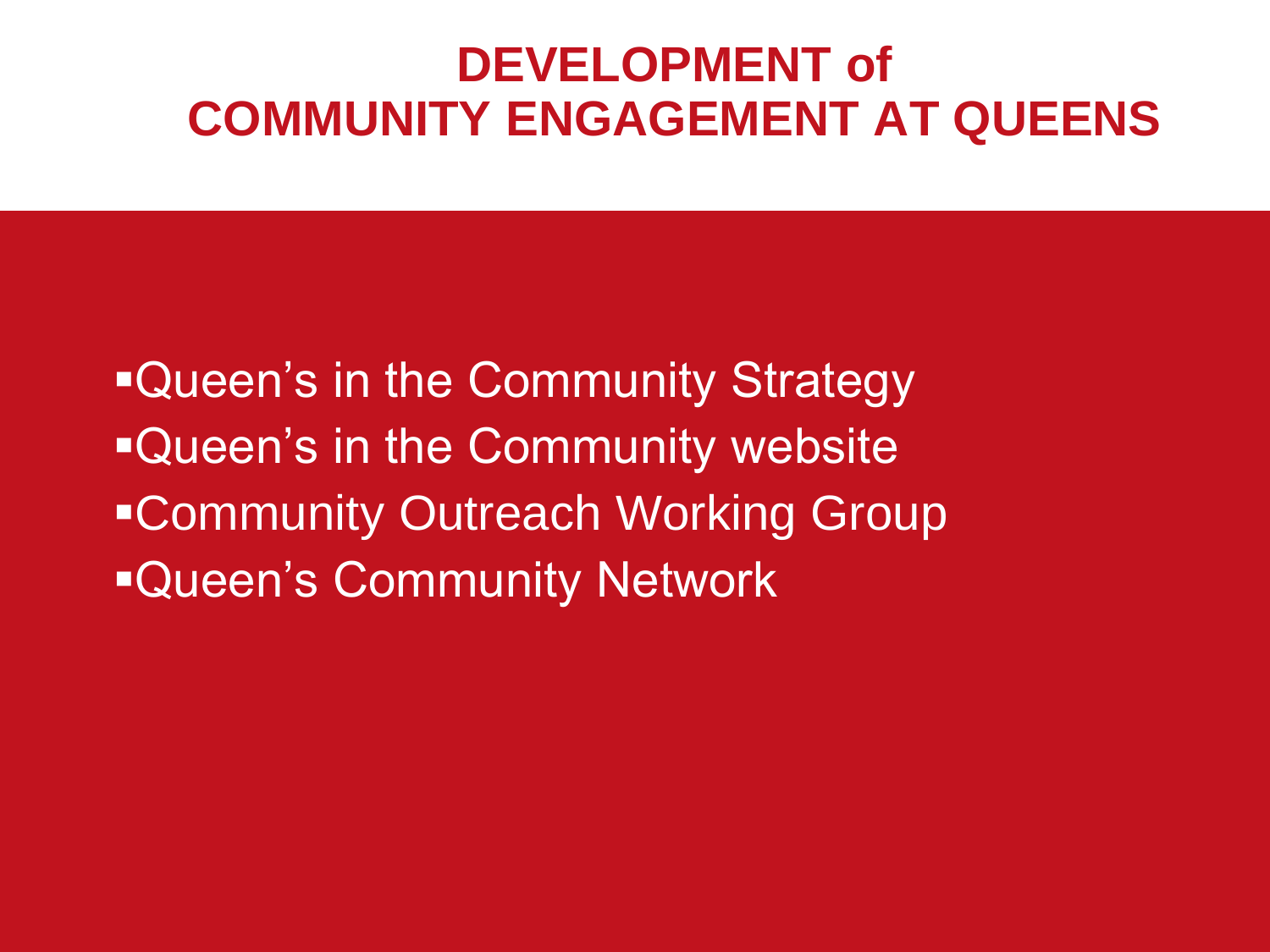# **CURRENT SITUATION**

- **Funder's Strategy Department for** Employment and Learning
- **Responsibility shared between PVC for** Planning, Staffing and External Relations and PVC for Education and Students
- **Written into Research Policy**
- **Written into new Education Strategy**
- **Informal networking**